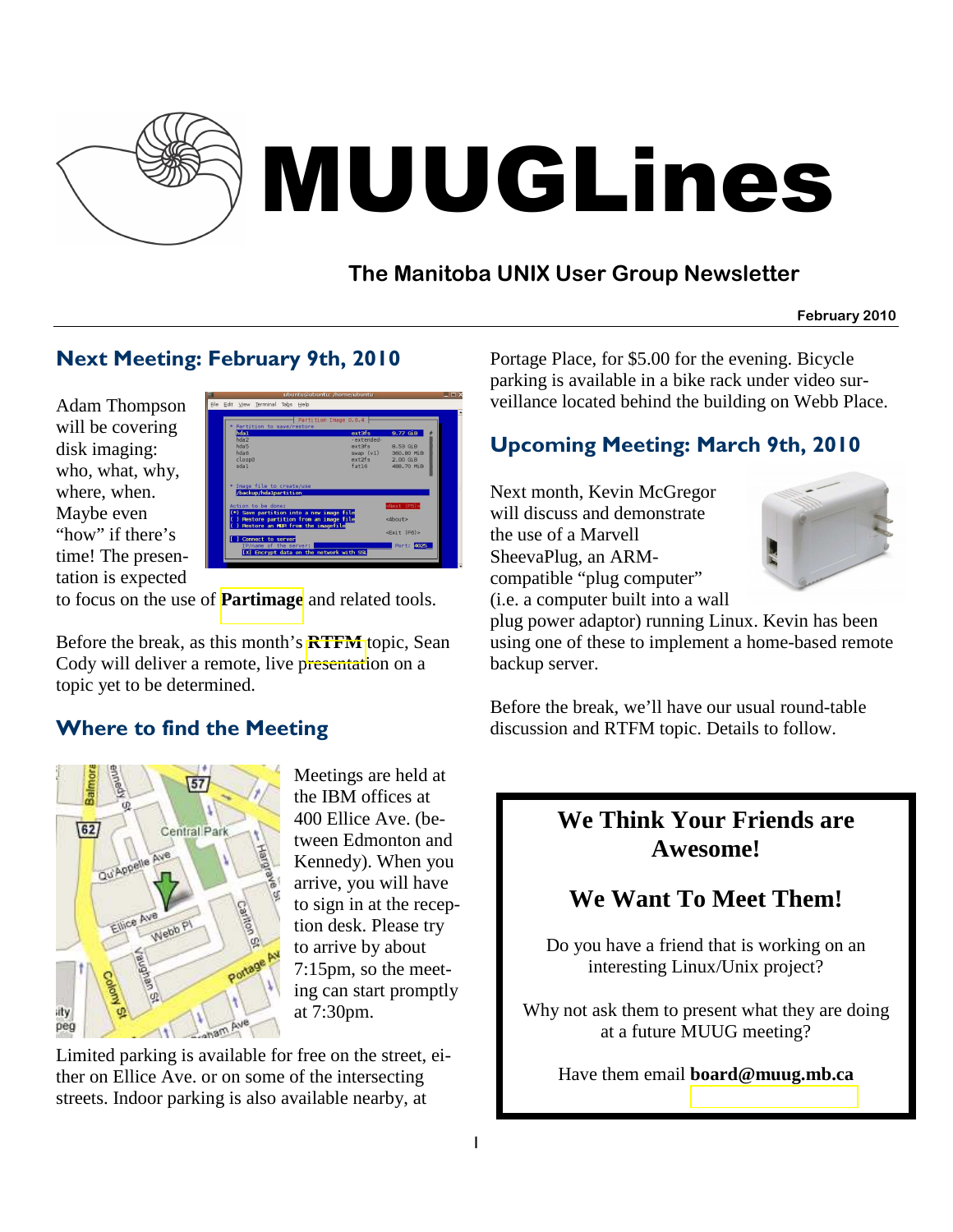#### "So long, old friend…"



As of January 21, 2010, both the US and the European Union have approved the purchase of Sun Microsystems by Oracle. This was the last hurdle to the eclipse of one of the great creative companies closely allied to the widespread use of UNIX.

On Thursday, January  $21<sup>st</sup>$ , James Gosling posted a simple blog entry with the above heading, no text, and the cartoon you see reproduced above. The blog entry can be found here:

#### **[http://blogs.sun.com/jag/entry/so\\_long\\_old\\_friend](http://blogs.sun.com/jag/entry/so_long_old_friend)**

James Gosling joined Sun Microsystems in 1984, where he created the Java language. He is Canadian and an Officer of the Order of Canada.

#### Book Review

## slide:ology - The Art and Science of Creating Great Presentations Nancy Duarte

#### *Reviewed by Michael Doob*

We now know all about the new Apple Ipad. It was displayed to the public, as usual, with great flair, even swagger, by Steve Jobs in one of his trade make fabulous presentations. What makes them so good? Why do they generate coverage by all media great and small? What are the keys to a great presentation?

The book under review tries to answer these questions by considering the slides and related media used. It proceeds with both didactic descriptions of good presentations and case studies such as Al Gore's "An Inconvenient Truth."

The essence of the book is to change the reader's viewpoint: a slide is not a written mini-document but rather an imaging tool for creating and transmitting ideas. Some of the chapter titles give the message:



- Creating Ideas, Not Slides
- Creating Diagrams
- Displaying Data
- Arranging Elements
- Using Visual Elements: Background, Color, and Text
- Using Visual Elements: Images

For the experienced presenter, many of the ideas will be self-evident. For example, don't put too many words on a slide. Nonetheless, there is much to be gained from this book for those at every level.

The book itself is an illustration of many of the concepts. It's really beautiful and quite unusual. For example, the entire book is in a light sans serif font (think Helvetica). Normally this would be dreadful, but the small line width and larger interline spacing balances with the font and makes it quite readable. Many wonderful illustration accompany the concepts.

If you make any presentations, even if only infrequently, this book is worthwhile.

#### The X-Box 360 & OpenBSD Can Co-exist *By Sean Cody*

So over the holidays I received a new game that enthralled me, namely *Call of Duty: Modern Warfare 2*, a first person shooter that is actually quite fun when it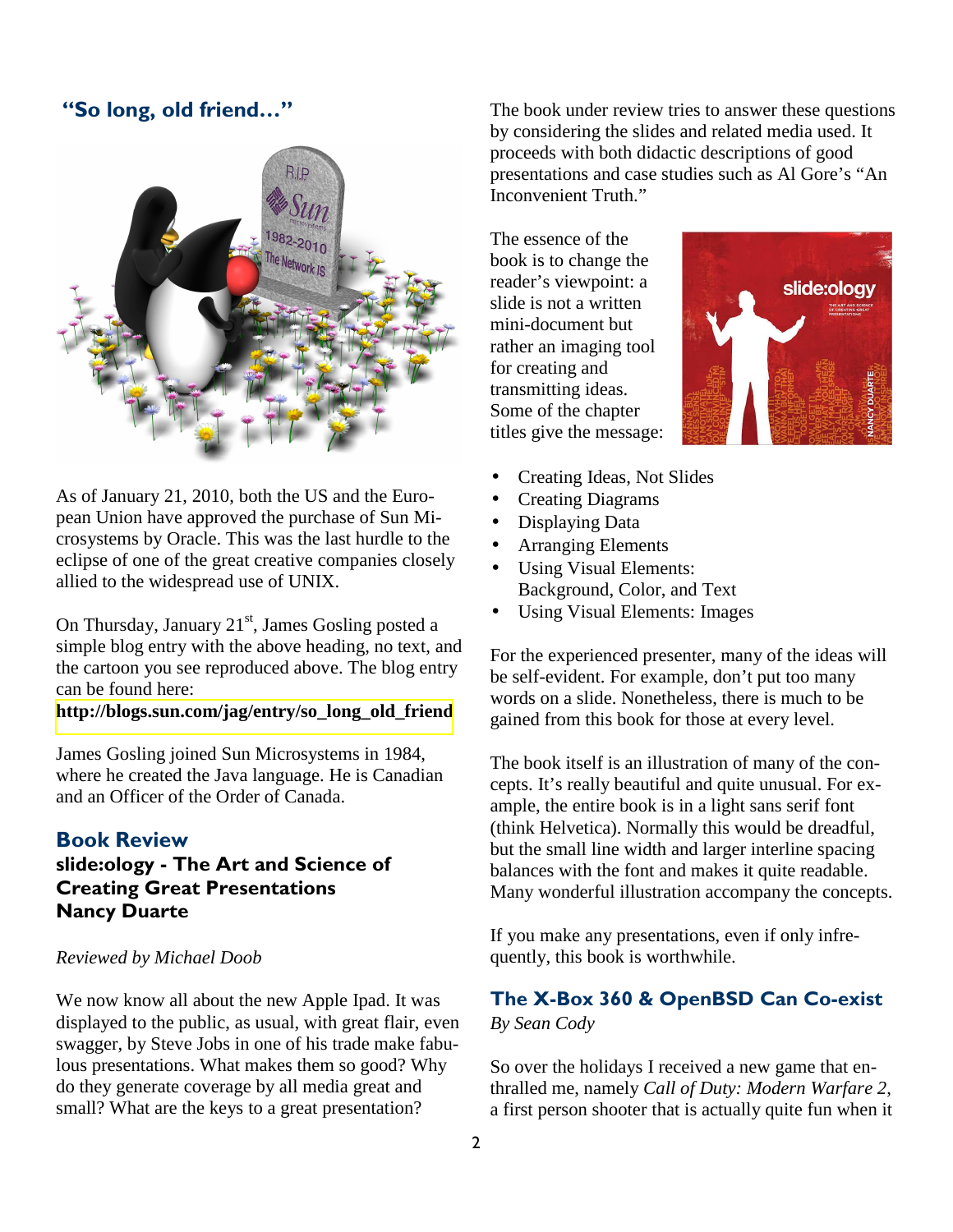isn't frustrating. (I am particularly terrible at this genre of game.) After completing the single player campaign, I decided to move over to the multi-player component but that's where the love was lost. Like my experience with XBox games online, just finding people to play with was horrible: spotty coverage, long time-outs and general frustration. Almost ready to give up on the entire concept, I noticed on the screen a note stating my NAT type was "strict." When I saw that, my first response was "damn right it is," though it gave me pause for thought. I can't be the only person on the planet with a strict firewall and an Xbox, so there must be a means employed that I don't use and then it clicked: UPnP or Universal Plug and Play, which in my circle is known as the "firewall nullification protocol."

My firewall at home is a Soekris NET4501 screwed to the wall and running OpenBSD 4.5. (I've been travelling too much to keep it on –current.) OpenBSD and UPnP are pretty much polar opposites with respect to security and they have a sorted relationship where the end result was OpenBSD will never support or implement the protocol (for many reasons it would bore you to hear). The next step was searching the ports tree but that didn't give me any decent leads; so off to the colloquial last ditch search on Google, where I found a project named miniUPnPd (**[http://miniupnp.free.fr](http://miniupnp.free.fr/)**). This was exactly what I was looking for, as it directly supported OpenBSD and PF, was very lightweight and wasn't very difficult to get going. The nice thing about this particular product is that supports other OS's (\*BSD,\*Solaris, and Linux [with netfilter]) and now also supports NAT-PMP. Since this was a promising lead, I rolled up my metaphorical sleeves and got to work.

Installation was a breeze. After downloading the source tarball and extracting it, all that was required was a "make && make install" command to get the binaries in place. Setting up with PF was as simple as adding a few lines to my PF.conf. The slick implementation takes advantage of PF's anchor system (which in a loose analogy, is kind of like a file system of firewall rules). The two lines in question were "anchor miniupnpd" which sets up the anchor for the rules and "rdr-anchor miniupnpd" which setups the anchor for redirection rules. With those two lines

in place, you should first check to make sure the new ruleset is valid by invoking the test option to pfctl, "pfctl -nf /etc/pf.conf" and then once you are sure it's copasetic, inject the new rule set with "pfctl" -f /etc/pf.conf". Now your firewall is ready to accept firewall changes from the miniUPnPd daemon, so we just need to configure that and run it as root (due to it needing to modify firewall rules via the noted anchors). If you are not using \*BSD and PF, then this setup will be different, but it is reasonably well documented in the "INSTALL" document which is in the root of the source package.

The configuration for the daemon wasn't difficult. The configuration file is simply /etc/miniupnpd.conf and the defaults mostly sufficed, though you will need to change "ext\_ifname" to the external interface on the firewall (in my case "ext\_ifname=sis0"), "listening  $ip=172.16.0.1/24"$  (IP & network to listen on/for), "enable\_upnp=yes". That should get you enough to get running.

Now as I mentioned before, UPnP isn't exactly in line with the whole concept of firewalling, so I would feel better just allowing my X-Box access to the service, which is done easily in the miniupnpd.conf we've been editing so far. Like PF, the rule set is last best match, so we only need two lines: one to allow the particular host and one to default deny the rest.

allow 1024-65535 172.16.0.4/24 1024-65535 deny 0-65535 0.0.0.0/0 0-65535

The number ranges are the port ranges allowed to be mapped externally and from said ranges internally. Nice fine grained control, which is helpful if you run an IPS/IDS. (One less false positive is like 5 minutes more to my day.)

There are number options worth looking at; so take a peek, but the above is the minimum.

Now you just need to start up the service (/sbin/miniupnpd), add that to /etc/rc.local to start it at boot, and you're done.

I then started up the XBox and, sure enough, my online experience was night and day. COD:MW2